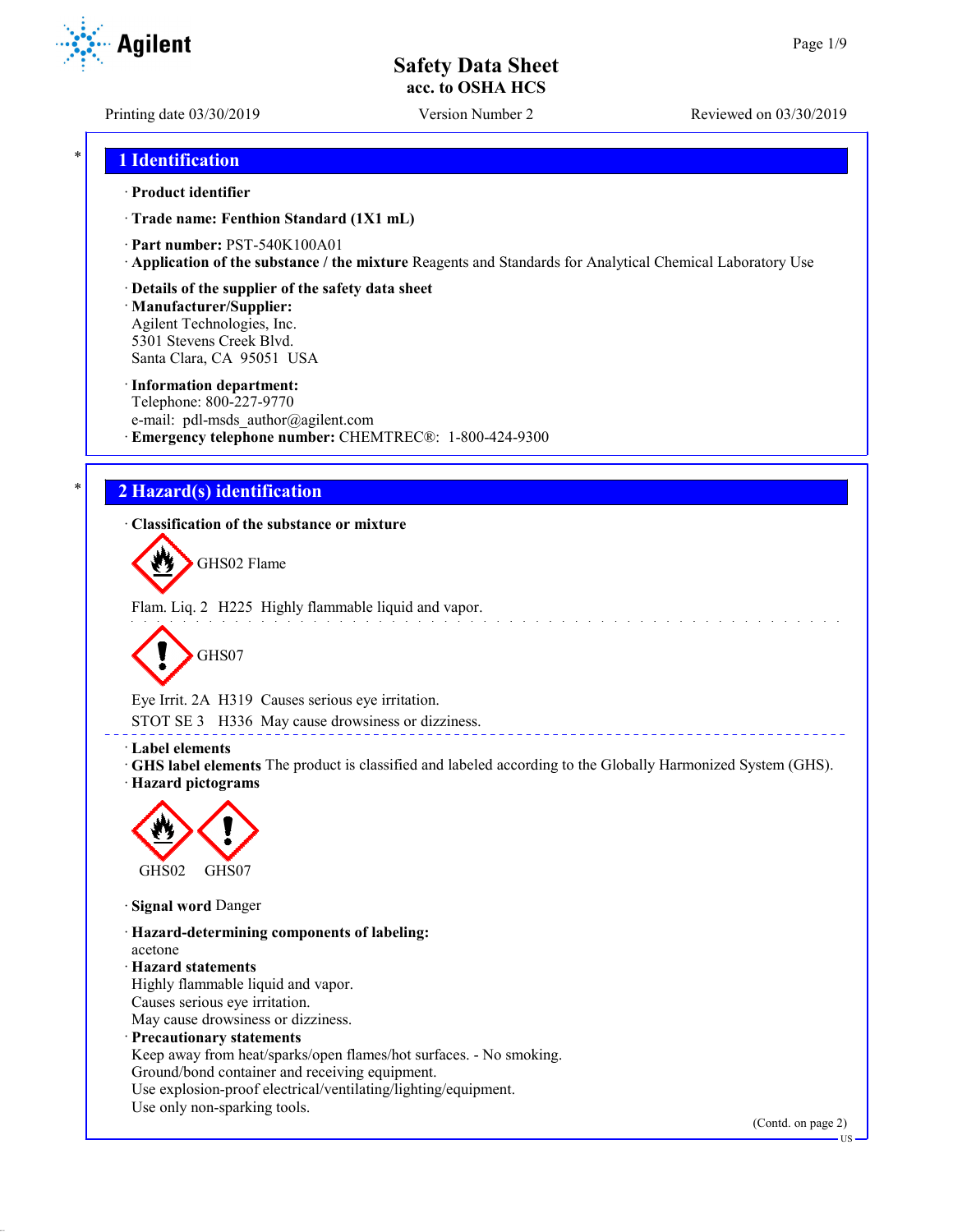**Trade name: Fenthion Standard (1X1 mL)**

(Contd. of page 1) Take precautionary measures against static discharge. Avoid breathing dust/fume/gas/mist/vapors/spray Wash thoroughly after handling. Use only outdoors or in a well-ventilated area. Wear protective gloves/protective clothing/eye protection/face protection. If on skin (or hair): Take off immediately all contaminated clothing. Rinse skin with water/shower. IF INHALED: Remove person to fresh air and keep comfortable for breathing. If in eyes: Rinse cautiously with water for several minutes. Remove contact lenses, if present and easy to do. Continue rinsing. Call a poison center/doctor if you feel unwell. If eye irritation persists: Get medical advice/attention. In case of fire: Use for extinction: CO2, powder or water spray. Store in a well-ventilated place. Keep container tightly closed. Store in a well-ventilated place. Keep cool. Store locked up. Dispose of contents/container in accordance with local/regional/national/international regulations. · **Classification system:** · **NFPA ratings (scale 0 - 4)** 2 3  $\overline{0}$  $Health = 2$  $Fire = 3$ Reactivity  $= 0$ · **HMIS-ratings (scale 0 - 4) HEALTH**  FIRE REACTIVITY  $\boxed{0}$  Reactivity = 0  $|2|$  $3$  Fire = 3  $Health = 2$ · **Other hazards** · **Results of PBT and vPvB assessment** · **PBT:** Not applicable. · **vPvB:** Not applicable. \* **3 Composition/information on ingredients** · **Chemical characterization: Mixtures** · **Description:** Mixture of the substances listed below with nonhazardous additions. · **Dangerous components:**

67-64-1 acetone 99.987%

## \* **4 First-aid measures**

· **Description of first aid measures**

- · **General information:** Immediately remove any clothing soiled by the product.
- · **After inhalation:** Supply fresh air; consult doctor in case of complaints.
- · **After skin contact:** Immediately rinse with water.

· **After eye contact:**

Rinse opened eye for several minutes under running water. If symptoms persist, consult a doctor.

· **After swallowing:** If symptoms persist consult doctor.

(Contd. on page 3)

US

Printing date 03/30/2019 Version Number 2 Reviewed on 03/30/2019

**Agilent**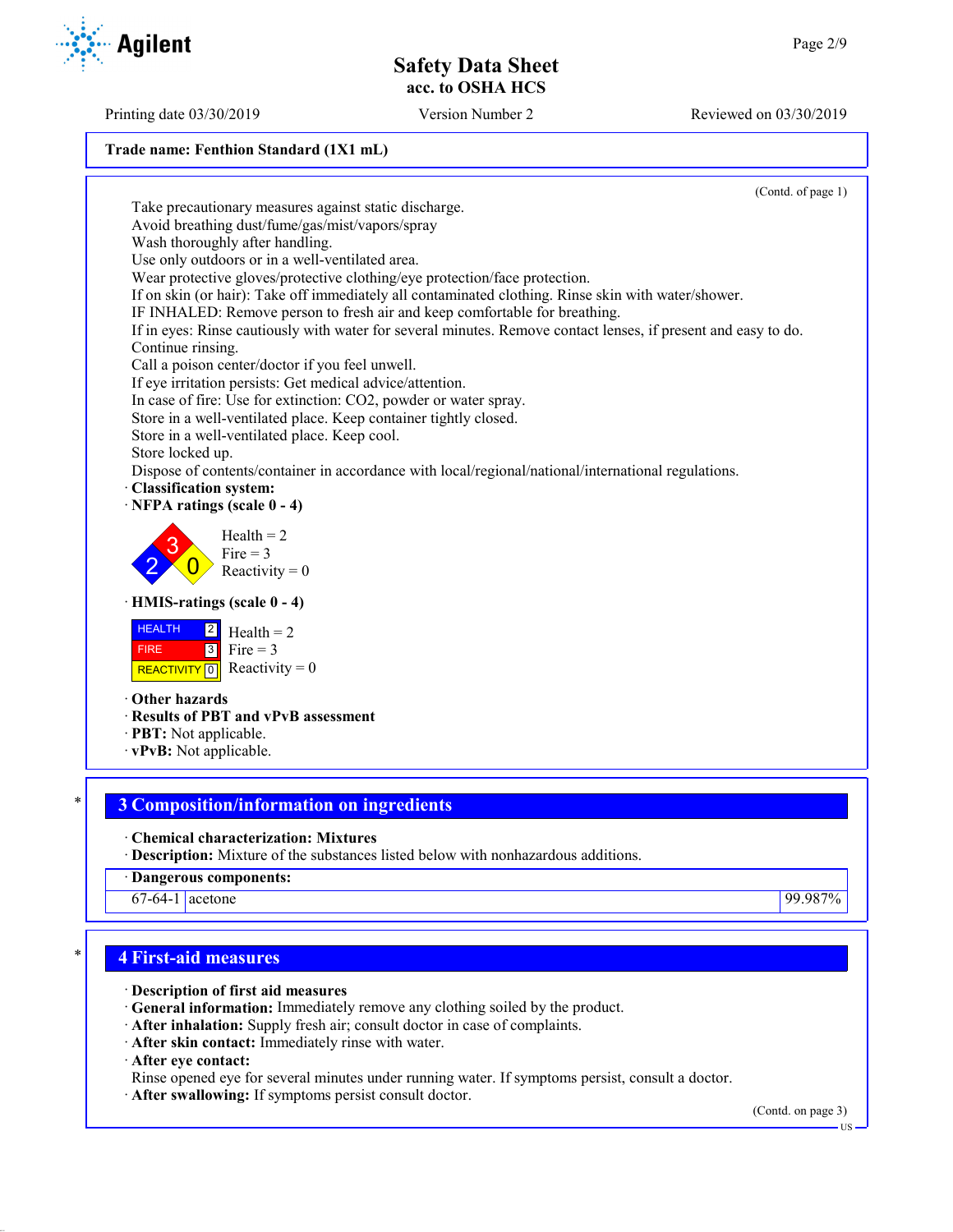Printing date 03/30/2019 Version Number 2 Reviewed on 03/30/2019

**Trade name: Fenthion Standard (1X1 mL)**

(Contd. of page 2)

- · **Information for doctor:**
- · **Most important symptoms and effects, both acute and delayed** No further relevant information available.
- · **Indication of any immediate medical attention and special treatment needed** No further relevant information available.

## **5 Fire-fighting measures**

- · **Extinguishing media**
- · **Suitable extinguishing agents:**
- CO2, extinguishing powder or water spray. Fight larger fires with water spray or alcohol resistant foam.
- · **For safety reasons unsuitable extinguishing agents:** Water with full jet
- · **Special hazards arising from the substance or mixture** No further relevant information available.
- · **Advice for firefighters**
- · **Protective equipment:** No special measures required.

## \* **6 Accidental release measures**

- · **Personal precautions, protective equipment and emergency procedures** Wear protective equipment. Keep unprotected persons away.
- · **Environmental precautions:** Do not allow to enter sewers/ surface or ground water.
- · **Methods and material for containment and cleaning up:**

Absorb with liquid-binding material (sand, diatomite, acid binders, universal binders, sawdust).

Dispose contaminated material as waste according to item 13.

# Ensure adequate ventilation.

**Reference to other sections** 

See Section 7 for information on safe handling.

See Section 8 for information on personal protection equipment.

See Section 13 for disposal information.

## · **Protective Action Criteria for Chemicals**

| $\cdot$ PAC-1:    |                          |                          |  |
|-------------------|--------------------------|--------------------------|--|
| $67-64-1$ acetone |                          | $200$ ppm                |  |
|                   | $55-38-9$ fenthion (ISO) | $0.15$ mg/m <sup>3</sup> |  |
| $\cdot$ PAC-2:    |                          |                          |  |
| $67-64-1$ acetone |                          | 3200* ppm                |  |
|                   | $55-38-9$ fenthion (ISO) | $5.9$ mg/m <sup>3</sup>  |  |
| $\cdot$ PAC-3:    |                          |                          |  |
| $67-64-1$ acetone |                          | 5700* ppm                |  |
|                   | $55-38-9$ fenthion (ISO) | $35$ mg/m <sup>3</sup>   |  |

# \* **7 Handling and storage**

· **Handling:**

· **Precautions for safe handling**

Ensure good ventilation/exhaustion at the workplace. Prevent formation of aerosols.

· **Information about protection against explosions and fires:** Keep ignition sources away - Do not smoke.

**Agilent**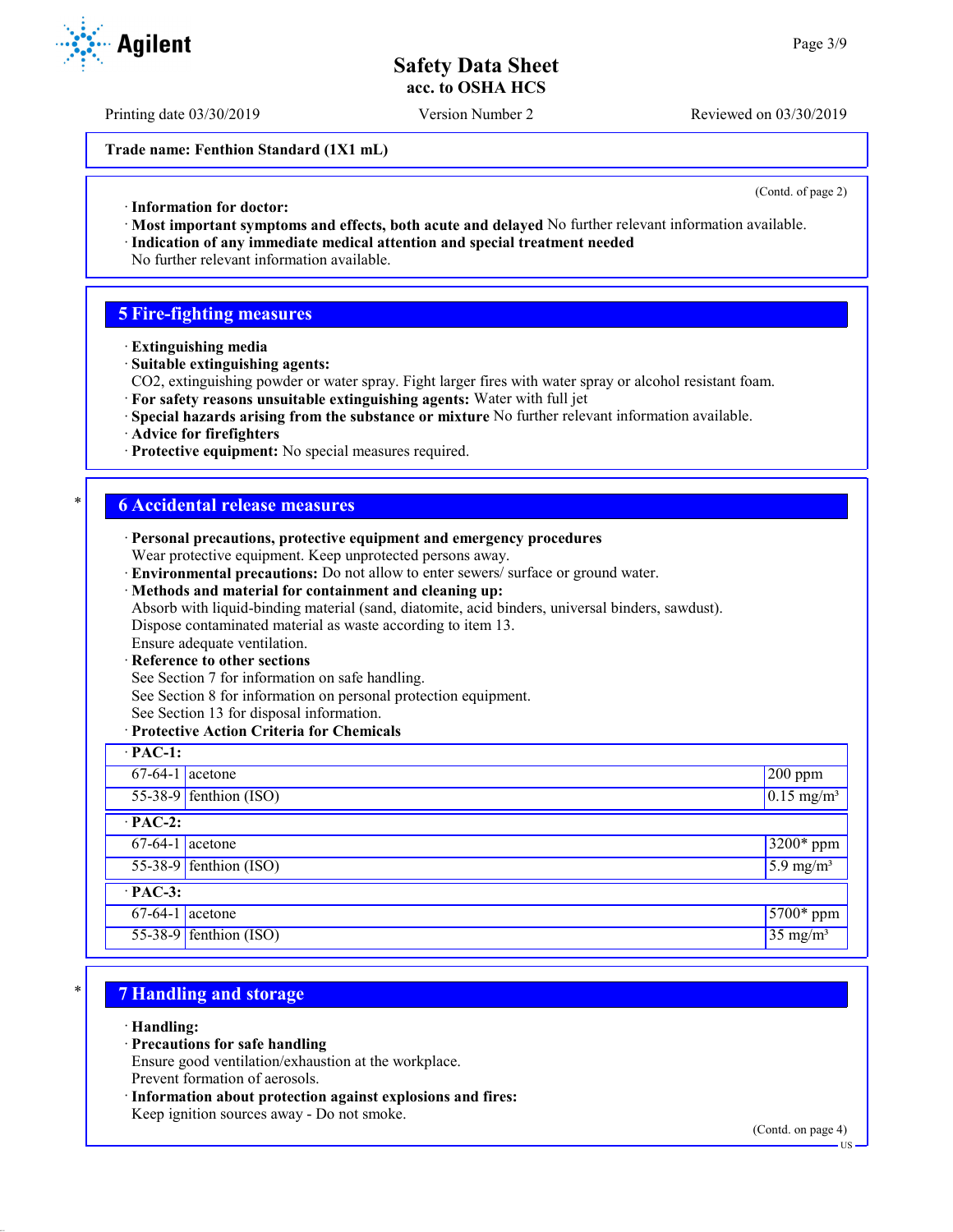Printing date 03/30/2019 Version Number 2 Reviewed on 03/30/2019

**Trade name: Fenthion Standard (1X1 mL)**

(Contd. of page 3)

Protect against electrostatic charges.

· **Conditions for safe storage, including any incompatibilities**

· **Storage:**

· **Requirements to be met by storerooms and receptacles:** Store in a cool location.

· **Information about storage in one common storage facility:** Not required.

· **Further information about storage conditions:**

Keep receptacle tightly sealed.

Store in cool, dry conditions in well sealed receptacles.

· **Specific end use(s)** No further relevant information available.

## \* **8 Exposure controls/personal protection**

· **Additional information about design of technical systems:** No further data; see item 7.

#### · **Control parameters**

· **Components with limit values that require monitoring at the workplace:**

## **67-64-1 acetone**

PEL Long-term value: 2400 mg/m<sup>3</sup>, 1000 ppm

REL Long-term value: 590 mg/m<sup>3</sup>, 250 ppm

TLV Short-term value:  $1187 \text{ mg/m}^3$ , 500 ppm Long-term value: 594 mg/m<sup>3</sup>, 250 ppm BEI

### · **Ingredients with biological limit values:**

**67-64-1 acetone**

BEI 50 mg/L

Medium: urine

Time: end of shift

Parameter: Acetone (nonspecific)

· **Additional information:** The lists that were valid during the creation were used as basis.

#### · **Exposure controls**

#### · **Personal protective equipment:**

· **General protective and hygienic measures:**

Keep away from foodstuffs, beverages and feed.

Immediately remove all soiled and contaminated clothing.

Wash hands before breaks and at the end of work.

Avoid contact with the eyes.

Avoid contact with the eyes and skin.

#### · **Breathing equipment:**

When used as intended with Agilent instruments, the use of the product under normal laboratory conditions and with standard practices does not result in significant airborne exposures and therefore respiratory protection is not needed.

Under an emergency condition where a respirator is deemed necessary, use a NIOSH or equivalent approved device/equipment with appropriate organic or acid gas cartridge.

## · **Protection of hands:**

Although not recommended for constant contact with the chemicals or for clean-up, nitrile gloves 11-13 mil thickness are recommended for normal use. The breakthrough time is 1 hr. For cleaning a spill where there is direct contact of the chemical, butyl rubber gloves are recommended 12-15 mil thickness with breakthrough times exceeding 4 hrs. Supplier recommendations should be followed.

(Contd. on page 5)

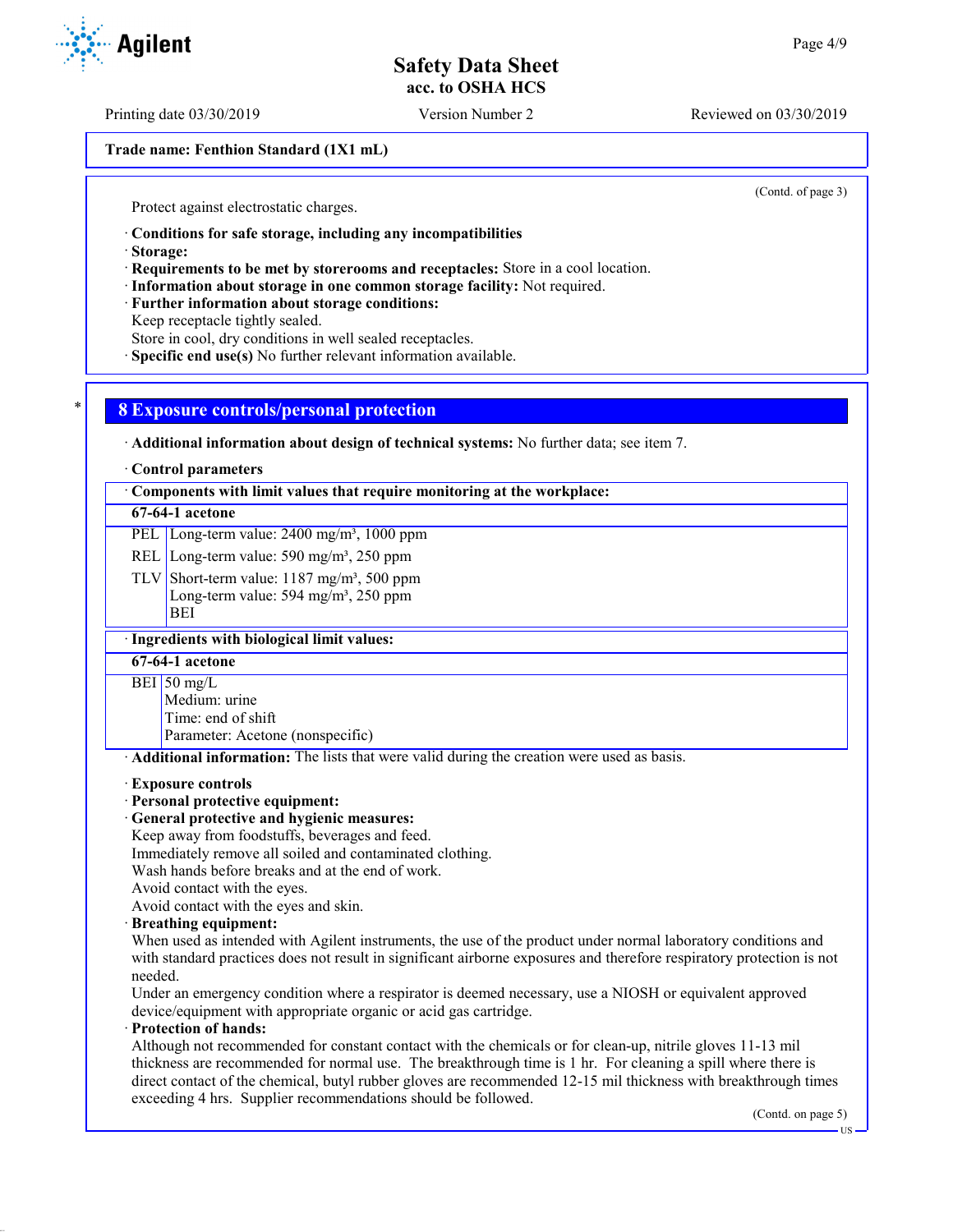Printing date 03/30/2019 Version Number 2 Reviewed on 03/30/2019

## **Trade name: Fenthion Standard (1X1 mL)**

(Contd. of page 4)

· **Material of gloves**

For normal use: nitrile rubber, 11-13 mil thickness

For direct contact with the chemical: butyl rubber, 12-15 mil thickness

· **Penetration time of glove material**

For normal use: nitrile rubber: 1 hour

For direct contact with the chemical: butyl rubber: >4 hours

#### · **Eye protection:**

Tightly sealed goggles

# \* **9 Physical and chemical properties**

| · Information on basic physical and chemical properties                                    |                                                                                               |
|--------------------------------------------------------------------------------------------|-----------------------------------------------------------------------------------------------|
| <b>General Information</b>                                                                 |                                                                                               |
| · Appearance:<br>Form:                                                                     | Fluid                                                                                         |
| Color:                                                                                     | Colorless                                                                                     |
| Odor:                                                                                      | Characteristic                                                                                |
| Odor threshold:                                                                            | Not determined.                                                                               |
| · pH-value:                                                                                | Not determined.                                                                               |
| Change in condition<br>Melting point/Melting range:<br><b>Boiling point/Boiling range:</b> | $-94.7 \text{ °C}$ ( $-138.5 \text{ °F}$ )<br>55.8-56.6 °C (132.4-133.9 °F)                   |
| · Flash point:                                                                             | $-17$ °C (1.4 °F)                                                                             |
| · Flammability (solid, gaseous):                                                           | Not applicable.                                                                               |
| · Ignition temperature:                                                                    | 465 °C (869 °F)                                                                               |
| · Decomposition temperature:                                                               | Not determined.                                                                               |
| · Auto igniting:                                                                           | Product is not selfigniting.                                                                  |
| · Danger of explosion:                                                                     | Product is not explosive. However, formation of explosive air/vapor<br>mixtures are possible. |
| <b>Explosion limits:</b>                                                                   |                                                                                               |
| Lower:                                                                                     | 2.6 Vol $%$                                                                                   |
| Upper:                                                                                     | 13 Vol %                                                                                      |
| $\cdot$ Vapor pressure at 20 °C (68 °F):                                                   | 245.3 hPa (184 mm Hg)                                                                         |
| $\cdot$ Density at 20 °C (68 °F):                                                          | $0.80006$ g/cm <sup>3</sup> (6.6765 lbs/gal)                                                  |
| · Relative density                                                                         | Not determined.                                                                               |
| · Vapor density                                                                            | Not determined.                                                                               |
| · Evaporation rate                                                                         | Not determined.                                                                               |
| · Solubility in / Miscibility with                                                         |                                                                                               |
| Water:                                                                                     | Not miscible or difficult to mix.                                                             |
| · Partition coefficient (n-octanol/water): Not determined.                                 |                                                                                               |
|                                                                                            | (Contd. on page 6)                                                                            |

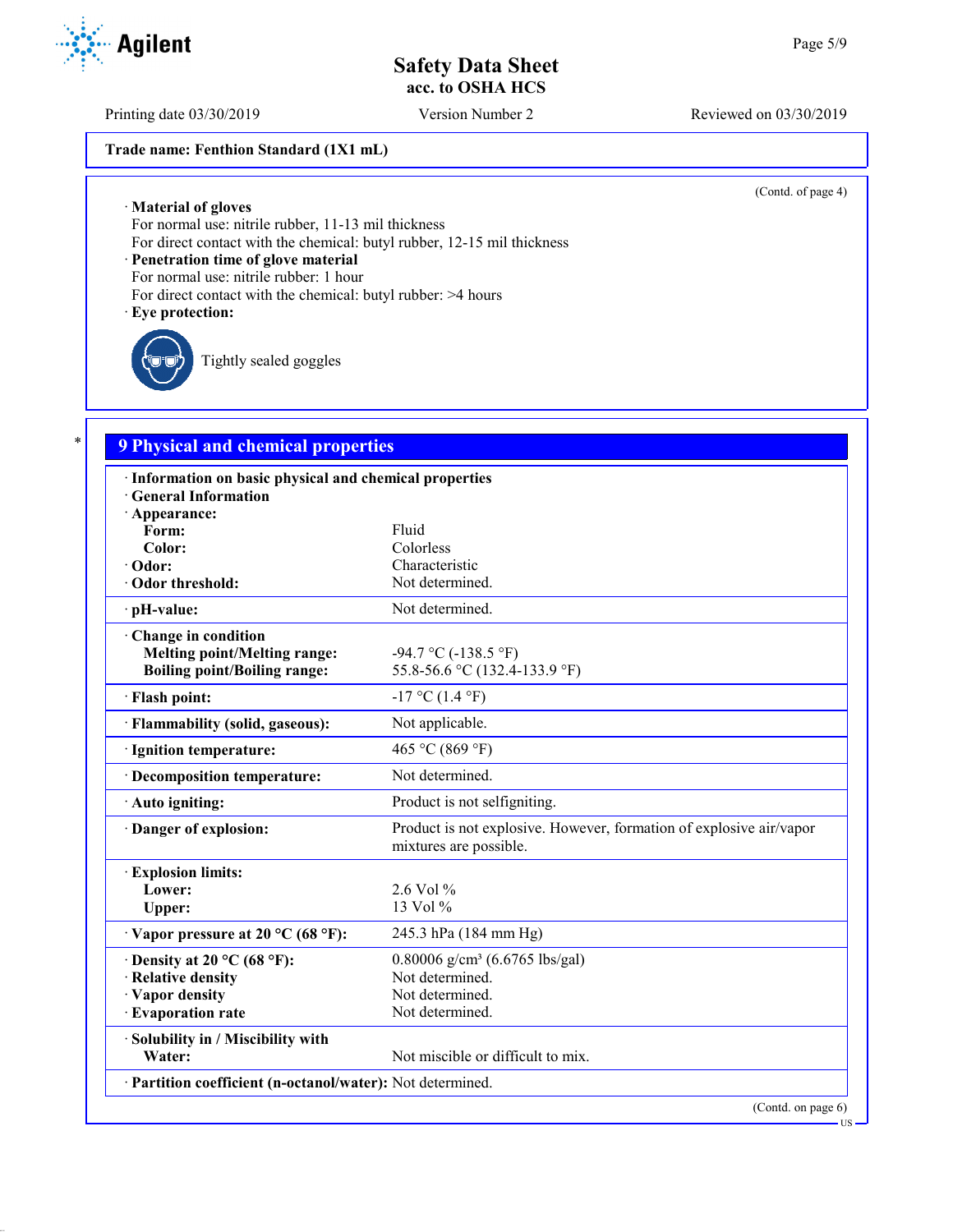Printing date 03/30/2019 Version Number 2 Reviewed on 03/30/2019

**Trade name: Fenthion Standard (1X1 mL)**

|                                                                  | (Contd. of page $5$ )                      |
|------------------------------------------------------------------|--------------------------------------------|
| · Viscosity:<br>Dynamic at $20^{\circ}$ C (68 °F):<br>Kinematic: | 32 mPas<br>Not determined.                 |
| · Solvent content:                                               |                                            |
| Organic solvents:                                                | $100.0\%$                                  |
| <b>VOC</b> content:                                              | $0.01\%$                                   |
|                                                                  | $0.1$ g/l / 0.00 lb/gal                    |
| Solids content:                                                  | $0.0\%$                                    |
| $\cdot$ Other information                                        | No further relevant information available. |

## **10 Stability and reactivity**

· **Reactivity** No further relevant information available.

- · **Chemical stability**
- · **Thermal decomposition / conditions to be avoided:** No decomposition if used according to specifications.
- · **Possibility of hazardous reactions** No dangerous reactions known.
- · **Conditions to avoid** No further relevant information available.
- · **Incompatible materials:** No further relevant information available.
- · **Hazardous decomposition products:** No dangerous decomposition products known.

## **11 Toxicological information**

· **Information on toxicological effects**

· **Acute toxicity:**

· **LD/LC50 values that are relevant for classification:**

## **67-64-1 acetone**

| Oral   | LD50 | $5,800$ mg/kg (rat)     |
|--------|------|-------------------------|
| Dermal | LD50 | $20,000$ mg/kg (rabbit) |

## **55-38-9 fenthion (ISO)**

| Oral   | LD50 | $180$ mg/kg (rat)                  |
|--------|------|------------------------------------|
| Dermal | LD50 | $330 \text{ mg/kg (rat)}$          |
|        |      | Inhalative LC50/4 h 800 mg/L (rat) |

· **Primary irritant effect:**

· **on the skin:** No irritant effect.

- · **on the eye:** Irritating effect.
- · **Sensitization:** No sensitizing effects known.
- · **Additional toxicological information:**

The product shows the following dangers according to internally approved calculation methods for preparations: Irritant

## · **Carcinogenic categories**

# · **IARC (International Agency for Research on Cancer)**

None of the ingredients is listed.

(Contd. on page 7)

US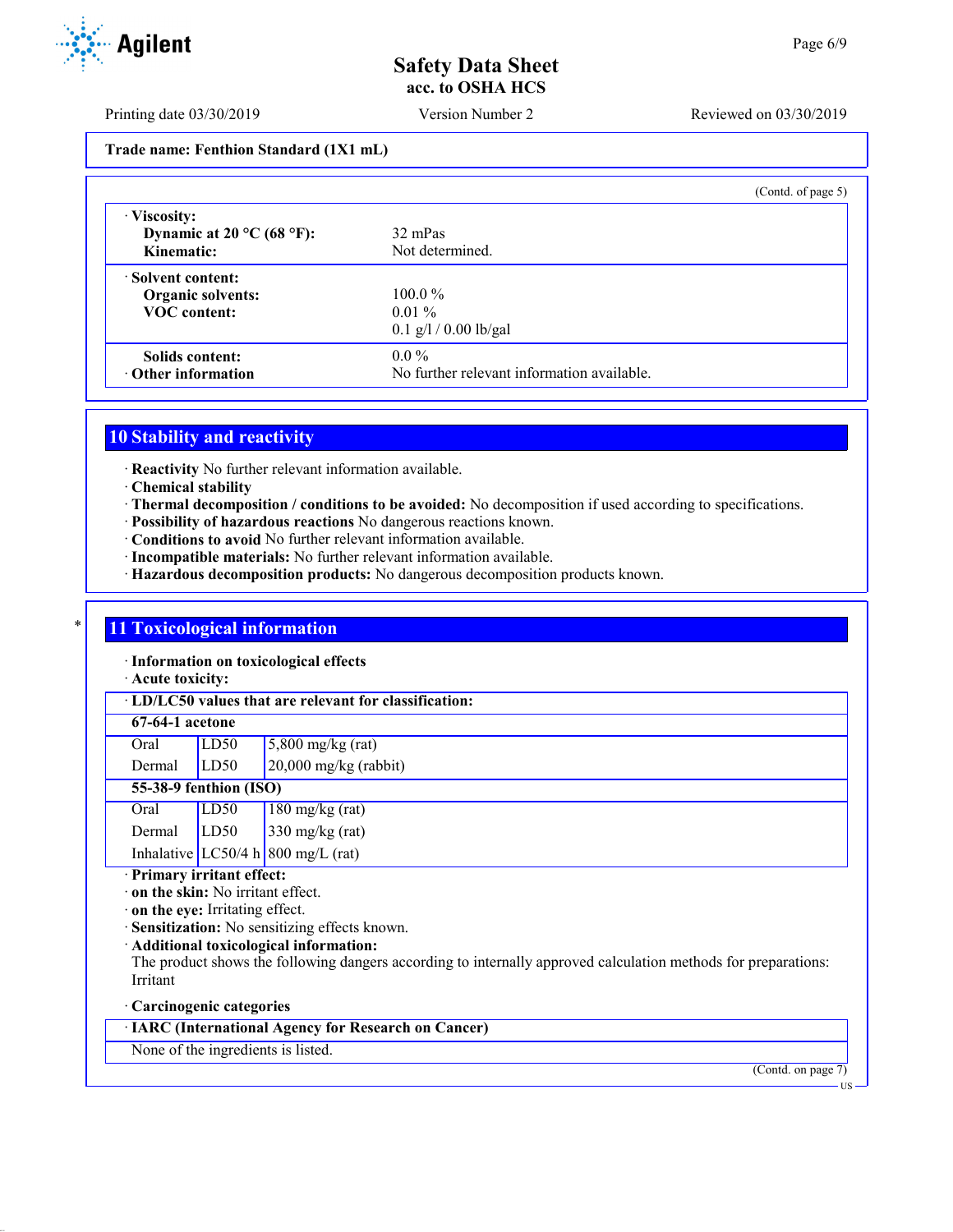Printing date 03/30/2019 Version Number 2 Reviewed on 03/30/2019

**Trade name: Fenthion Standard (1X1 mL)**

· **NTP (National Toxicology Program)**

None of the ingredients is listed.

### · **OSHA-Ca (Occupational Safety & Health Administration)**

None of the ingredients is listed.

## **12 Ecological information**

#### · **Toxicity**

- · **Aquatic toxicity:** No further relevant information available.
- · **Persistence and degradability** No further relevant information available.
- · **Behavior in environmental systems:**
- · **Bioaccumulative potential** No further relevant information available.
- · **Mobility in soil** No further relevant information available.
- · **Additional ecological information:**

### · **General notes:**

Water hazard class 1 (Self-assessment): slightly hazardous for water

Do not allow undiluted product or large quantities of it to reach ground water, water course or sewage system.

- · **Results of PBT and vPvB assessment**
- · **PBT:** Not applicable.
- · **vPvB:** Not applicable.
- · **Other adverse effects** No further relevant information available.

## **13 Disposal considerations**

· **Waste treatment methods**

· **Recommendation:**

Must not be disposed of together with household garbage. Do not allow product to reach sewage system.

- · **Uncleaned packagings:**
- · **Recommendation:** Disposal must be made according to official regulations.

| · Not Regulated, De minimus Quantities | $\blacksquare$ |  |
|----------------------------------------|----------------|--|
| · UN-Number                            |                |  |
| · DOT, IMDG, IATA                      | UN1090         |  |
| · UN proper shipping name              |                |  |
| $\cdot$ DOT                            | Acetone        |  |
| · IMDG, IATA                           | <b>ACETONE</b> |  |



(Contd. of page 6)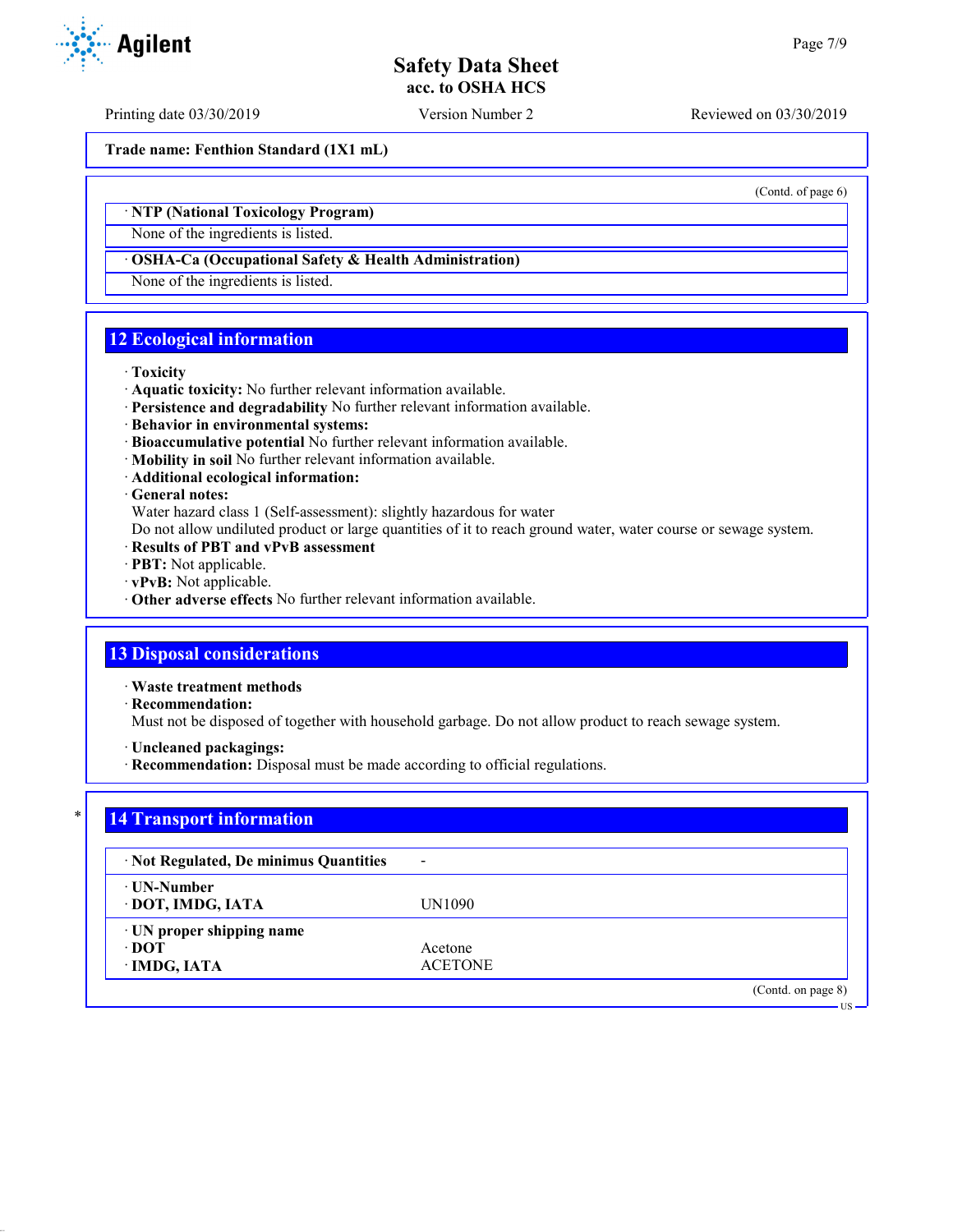Printing date 03/30/2019 Version Number 2 Reviewed on 03/30/2019

| Trade name: Fenthion Standard (1X1 mL) |  |  |  |  |
|----------------------------------------|--|--|--|--|
|----------------------------------------|--|--|--|--|

|                                                                                   | (Contd. of page 7)                               |
|-----------------------------------------------------------------------------------|--------------------------------------------------|
| · Transport hazard class(es)                                                      |                                                  |
| · DOT, IMDG, IATA                                                                 |                                                  |
|                                                                                   |                                                  |
| · Class                                                                           | 3 Flammable liquids                              |
| · Label                                                                           | 3                                                |
| · Packing group<br>· DOT, IMDG, IATA                                              | $_{\rm II}$                                      |
| <b>Environmental hazards:</b>                                                     | Not applicable.                                  |
| Special precautions for user                                                      | Warning: Flammable liquids                       |
| · Danger code (Kemler):                                                           | 33                                               |
| <b>EMS Number:</b>                                                                | $F-E,S-D$                                        |
| <b>Stowage Category</b>                                                           | E                                                |
| Transport in bulk according to Annex II of<br><b>MARPOL73/78 and the IBC Code</b> | Not applicable.                                  |
| · Transport/Additional information:                                               |                                                  |
| $\cdot$ DOT                                                                       |                                                  |
| · Quantity limitations                                                            | On passenger aircraft/rail: 5 L                  |
|                                                                                   | On cargo aircraft only: 60 L                     |
| $\cdot$ IMDG                                                                      |                                                  |
| · Limited quantities (LQ)                                                         | 1 <sub>L</sub>                                   |
| $\cdot$ Excepted quantities (EQ)                                                  | Code: E2                                         |
|                                                                                   | Maximum net quantity per inner packaging: 30 ml  |
|                                                                                   | Maximum net quantity per outer packaging: 500 ml |
| · UN "Model Regulation":                                                          | UN 1090 ACETONE, 3, II                           |

# **15 Regulatory information**

· **Safety, health and environmental regulations/legislation specific for the substance or mixture** · **Sara**

| · Section 355 (extremely hazardous substances): |  |
|-------------------------------------------------|--|
| None of the ingredients is listed.              |  |

· **Section 313 (Specific toxic chemical listings):**

55-38-9 fenthion (ISO)

· **TSCA (Toxic Substances Control Act):**

67-64-1 acetone

· **Proposition 65**

· **Chemicals known to cause cancer:**

None of the ingredients is listed.

(Contd. on page 9)



US